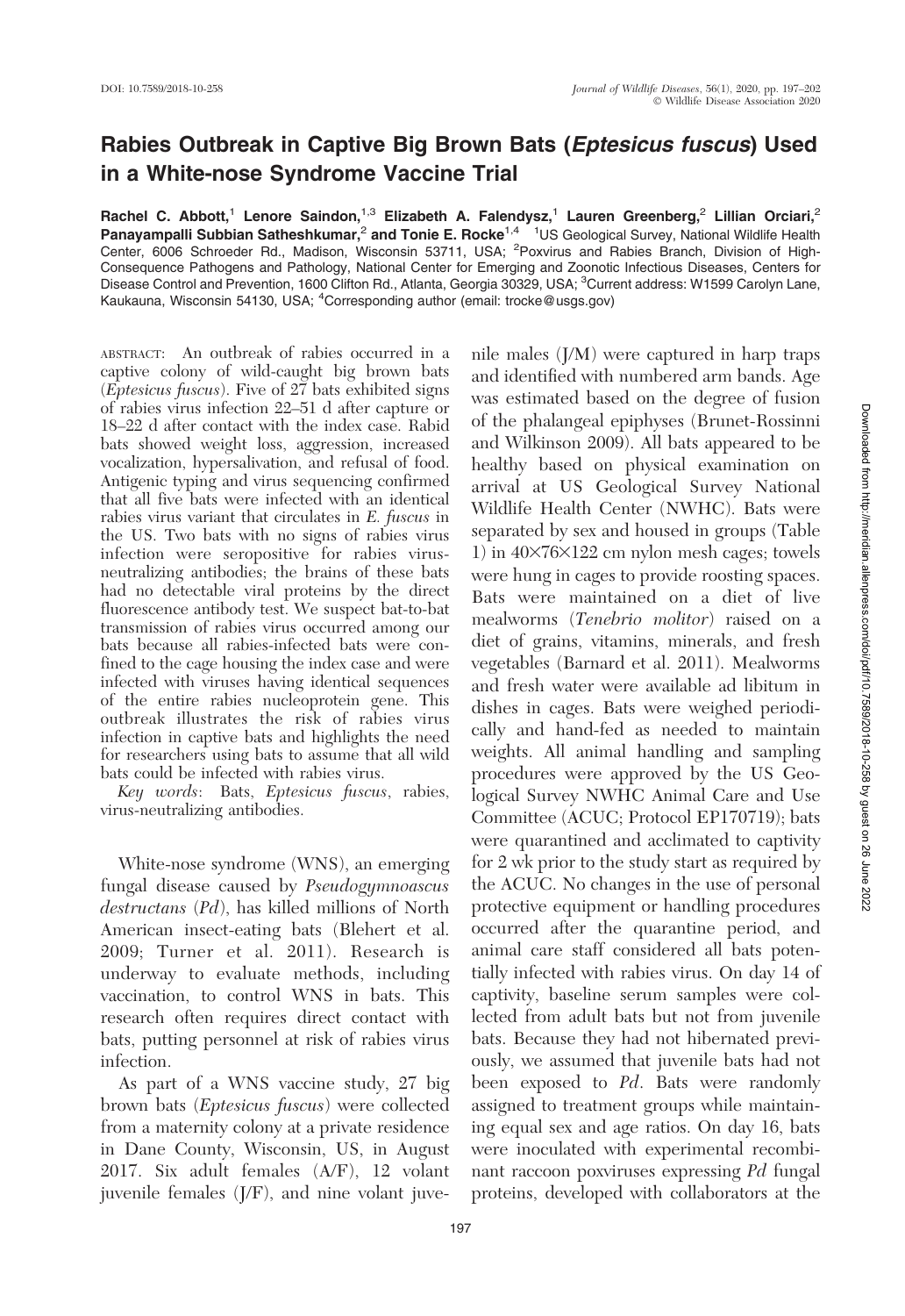TABLE 1. Cage assignments and rabies diagnoses of female captive wild big brown bats (Eptesicus fuscus) that experienced an outbreak of rabies during a white-nose syndrome vaccine study. Letters under days indicate cage assignment. Main cages A and C were  $42\times76\times122$  cm; isolation cages E, F, G, J, K were  $32\times38\times61$  cm. Day 0 is the day of capture. Bats were vaccinated on day 16 and separated into 2 cages by treatment. Sick bats were euthanatized. Surviving bats remained in cages indicated on day 86 until they were placed in a hibernation chamber on day 111. Age:  $A =$ adult, J = juvenile;  $++$  = rabies virus detected by direct fluorescent antibody test in bat euthanatized on that day;  $\_\_$  no rabies virus detected.

|         |                  |           |                |               | Cage assignment and rabies diagnosis by day |                           |      |       |      |                   |    |      |      |             |                |
|---------|------------------|-----------|----------------|---------------|---------------------------------------------|---------------------------|------|-------|------|-------------------|----|------|------|-------------|----------------|
| No.     | Age              | Treatment | $\overline{0}$ | 16            | 17                                          | 22                        | 33   | 40    | 43   | 44                | 48 | 51   | 56   | 62          | 86             |
| 583     |                  | Vaccine   | $\mathbf{A}$   |               |                                             |                           |      |       |      |                   |    |      |      |             |                |
| 585     | $\mathbf{A}$     | Vaccine   | A              |               |                                             | $\mathrm{E}^{\mathrm{b}}$ |      |       |      |                   |    |      |      |             |                |
| 587     | A                | Vaccine   | A              |               | E <sub>p</sub>                              |                           |      |       |      |                   |    |      |      |             |                |
| 709     | $\boldsymbol{A}$ | Vaccine   | A              |               | E <sub>p</sub>                              |                           |      |       |      |                   |    |      |      |             |                |
| 593     | Ī                | Vaccine   | A              |               |                                             |                           |      |       |      | ${\rm J}^{\rm c}$ |    |      | $++$ |             |                |
| 706     |                  | Vaccine   | A              |               |                                             |                           |      | $++$  |      |                   |    |      |      |             |                |
| 707     |                  | Vaccine   | A              |               |                                             |                           |      |       |      |                   |    |      |      |             |                |
| 708     |                  | Vaccine   | A              |               |                                             |                           |      | $G^c$ | $++$ |                   |    |      |      |             |                |
| $710^a$ | A                | Vaccine   | A              |               |                                             | $\mathbf{F}^\mathrm{c}$   | $++$ |       |      |                   |    |      |      |             |                |
| 713     |                  | Vaccine   | A              |               |                                             |                           |      |       |      |                   |    |      |      |             |                |
| 714     | Ī                | Vaccine   | A              |               |                                             |                           |      |       |      |                   |    |      |      |             |                |
| 715     | J                | Vaccine   | A              |               |                                             |                           |      |       |      |                   |    | $++$ |      |             |                |
| 589     | A                | Control   | $\mathbf{A}$   | $\mathcal{C}$ |                                             |                           |      |       |      |                   |    |      |      |             |                |
| 500     | Ī                | Control   | $\mathbf{A}$   | $\mathcal{C}$ |                                             |                           |      |       |      |                   |    |      |      |             |                |
| 588     | J                | Control   | A              | $\mathcal{C}$ |                                             |                           |      |       |      |                   |    |      |      | $K^{\rm c}$ | C <sup>d</sup> |
| 594     | A                | Control   | A              | $\mathcal{C}$ |                                             |                           |      |       |      |                   |    |      |      |             |                |
| 704     |                  | Control   | $\mathbf{A}$   | C             |                                             |                           |      |       |      |                   |    |      |      |             |                |
| 705     |                  | Control   | A              | $\mathcal{C}$ |                                             |                           |      |       |      |                   |    |      |      |             |                |

<sup>a</sup> Index case.

<sup>b</sup> Moved to smaller cage to receive additional hand-feeding because of weight loss.

<sup>c</sup> Isolated in smaller cage because of wounds or behavior suspicious of rabies virus infection.

<sup>d</sup> Moved back to main cage because abnormal behavior resolved and rabies virus infection was no longer considered probable.

University of Wisconsin, Madison, or sterile water. Vaccinated and control bats, separated by sex, were placed into separate cages (Table 1). Serum samples were collected from all bats at least once after treatment prior to being placed into hibernation on day 111 (Table 2).

On days 18–19, dishes in cage A, housing female vaccinates, were knocked down, and bats were increasingly vocal. Fighting among several bats was noted during weighing on day 22. Bat 710 (A/F) had fresh wounds near her eyes, was very vocal and aggressive, and had lost 4.3 g over the previous week. She was placed in a separate cage to enable individual observation and hand-feeding (Table 1). Over the next 10 days, 710 became anorexic and refused to be hand-fed mealworms. She continued to be vocal and aggressive, biting anything within reach including herself. She was often seen outside of the towel roost during the day, either on the ground or climbing around on the cage netting or appearing to drink from water dishes. On day 33, she had lost more than 7 g over 2 wk and was euthanatized due to suspected rabies. The brain was positive for rabies virus (RABV) by the direct fluorescent antibody test (DFA; Centers for Disease Control and Prevention 2016; Table 2), and antigenic typing with 20 nucleoprotein-specific monoclonal antibodies confirmed a variant that circulates in E. fuscus in the US (Smith 1989).

In the next week, two more bats (706 and 708, both J/F) from cage A showed signs suspicious of rabies, including weight loss,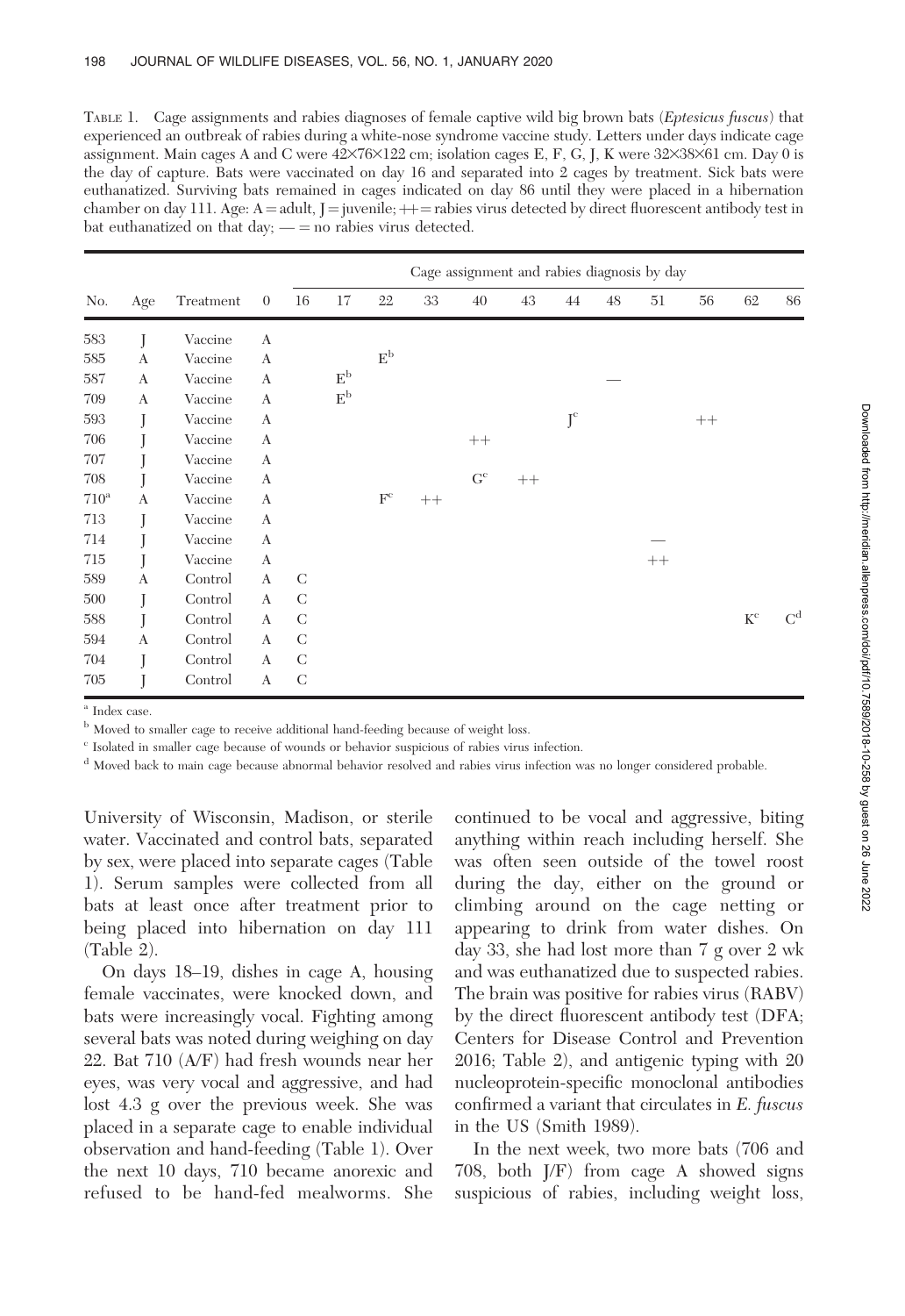TABLE 2. Results of tests for rabies virus neutralizing antibodies in serum using a micro-neutralization, rapid fluorescent focus inhibition test (microRFFIT) and rabies virus in brain tissue using a direct fluorescent antibody test (DFA) of female captive wild big brown bats (Eptesicus fuscus) used in white-nose syndrome vaccine study that experienced an outbreak of rabies.  $A =$  adult;  $\dot{J} =$  juvenile;  $NA =$  not applicable; NT = not tested.

|                    |              |          |                | microRFFIT     |                      |          |                  |  |
|--------------------|--------------|----------|----------------|----------------|----------------------|----------|------------------|--|
| No.                | Age          | Day      | Titer          | IU/mL          | Result               | DFA      | Day euthanatized |  |
| $710^a$            | A            | 14       | < 1:10         | < 0.1          | Negative             | Positive | 33               |  |
| 706                |              | 40       | 1:1635         | 6.4            | Positive             | Positive | 40               |  |
| 708                |              | 42       | 1:396          | 1.5            | Positive             | Positive | 42               |  |
| $587^{\rm ab}$     | A            | 48       | < 1:10         | < 0.1          | Negative             | Negative | 48               |  |
| 714                |              | 51       | < 1:10         | < 0.1          | Negative             | Negative | 51               |  |
| 715                |              | 51       | 1:511          | $\mathfrak{2}$ | Positive             | Positive | 51               |  |
| 593                |              | 56       | 1:684          | 3              | Positive             | Positive | 56               |  |
| $585^{\circ}$      | A            | 48       | < 1:10         | < 0.1          | Negative             | NT       | $243^{\circ}$    |  |
| 709 <sup>a</sup>   | A            | 48       | < 1:10         | < 0.1          | Negative             | NT       | $243^{\circ}$    |  |
| 583                |              | 71       | < 1:10         | < 0.1          | Negative             | NT       | $243^{\circ}$    |  |
| 707                |              | 71       | 1:79           | 0.3            | Positive             | Negative | $243^{\circ}$    |  |
| 713                |              | NA       | NA             | NA             | NA                   | NT       | $243^{\circ}$    |  |
| $589^{\rm a}$      | $\mathsf{A}$ | 43       | < 1:10         | < 0.1          | Negative             | NT       | $243^{\circ}$    |  |
| $594^{\mathrm{a}}$ | A            | 48       | < 1:10         | < 0.1          | Negative             | NT       | $243^{\circ}$    |  |
| 500                |              | 71       | < 1:10         | < 0.1          | Negative             | NT       | $243^{\circ}$    |  |
| 588                |              | 43       | < 1:10         | < 0.1          | Negative             | NT       | $243^{\circ}$    |  |
| 704                |              | 48       | < 1:10         | < 0.1          | Negative             | NT       | $243^{\circ}$    |  |
| 705                |              | 48<br>71 | 1:137<br>1:327 | 0.5<br>1.3     | Positive<br>Positive | Negative | $243^{\circ}$    |  |
|                    |              |          |                |                |                      |          |                  |  |

<sup>a</sup> Baseline samples were taken from adults only on day 14, and all were negative for RVNA.

 $^{\rm b}$  Bat 587 died under anesthesia.

<sup>c</sup> End of study, includes 132 days of hibernation.

aggression, increased vocalization, and hypersalivation and were euthanatized on days 40 and 43, respectively (Table 1). Both bats were RABV positive by DFA. Rabies virus was isolated from the brains of these two bats, and sequence analysis of the entire nucleoprotein gene showed they were identical to the rabies virus isolated from the index case.

On day 44, bat 593 (J/F) from cage A showed weight loss, developed an abscess on the right forearm, and was placed in a separate cage (Table 1). The abscess was lanced and flushed with chlorhexidine. Although the abscess was resolving, on day 55 she was observed hanging abnormally with open mouth breathing. Crackles were auscultated in both lung fields. The bat had lost more than 7 g body weight and was euthanatized with a suspicion of septic pneumonia or rabies. The bat was RABV positive by DFA.

Rabies virus isolated from the brain of this bat was identical to the rabies virus isolated from the index case by sequence analysis of the entire nucleoprotein gene.

On day 51, bats in cage A appeared to be more aggressive. Bat 715 (J/F) exhibited aggression, hypersalivation, refusal of food, and weight loss of 4.7 g over one week. She was euthanatized and tested positive for RABV by DFA (Table 2). Rabies virus isolated from the brain of this bat was identical to the rabies virus isolated from the index case by sequence analysis of the entire nucleoprotein gene. Bat 714 (J/F) had a bite wound on the right patagium and showed signs suggestive of RABV infection, including mild weight loss, increased vocalization, and aggression. The bat was euthanatized, but no RABV was detected in the brain by DFA.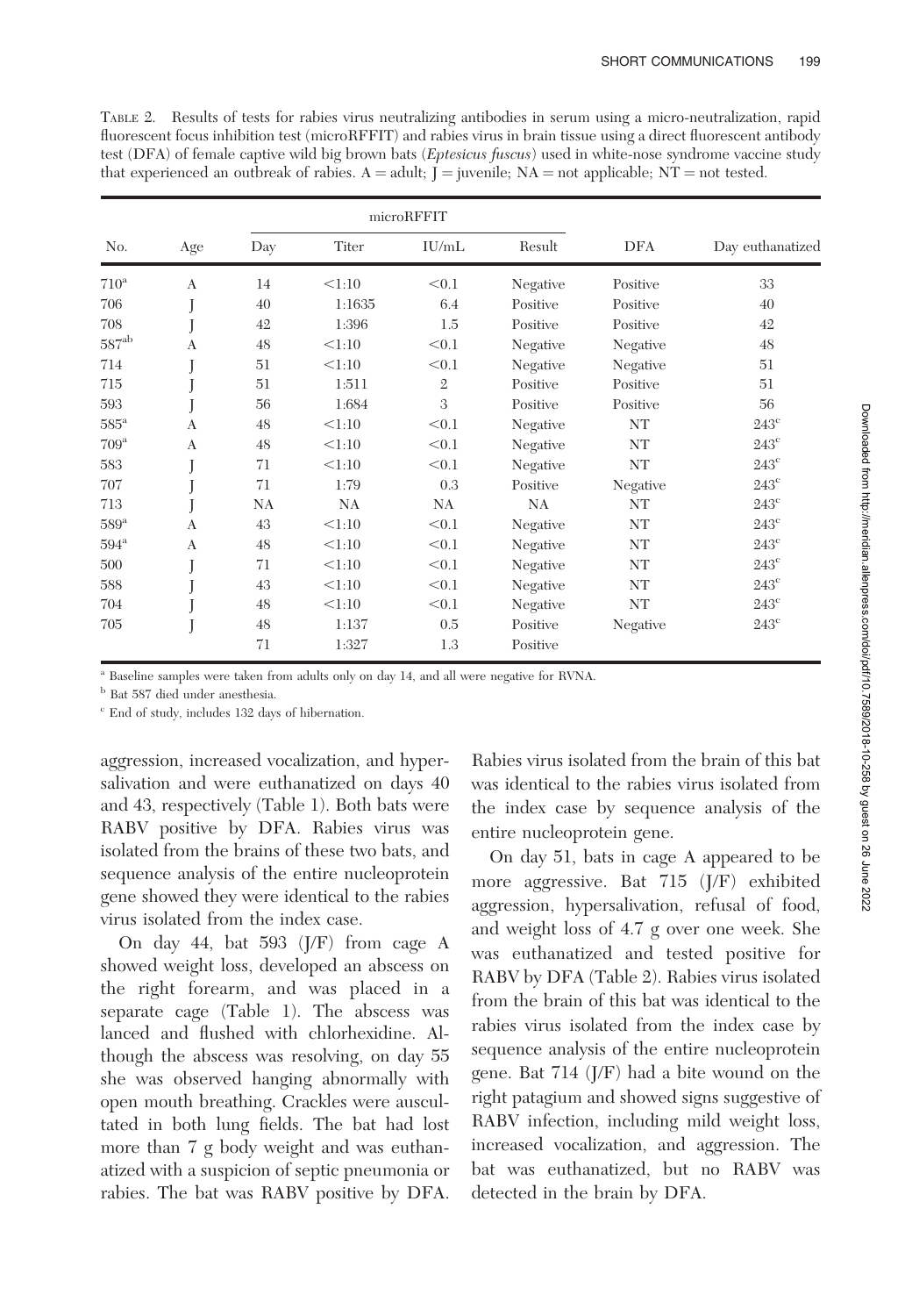On day 58, bat 702 (J/M, vaccinate) from Cage B, was euthanatized because of increased vocalization, aggression, abnormal locomotion, and hypersensitivity to stimulation; its weight was stable. No RABV was detected in the brain by DFA.

Other bats exhibited behavior suggesting RABV infection. Bat 585 (A/F), a vaccinate that had been placed in a separate cage on day 22 with two other bats to receive additional hand-feeding because of weight loss developed an abscess on the right forearm on day 48, which resolved with treatment. The bat showed increased vocalization and aggression but continued to gain weight. Bat 583 (J/F), a vaccinate that remained in cage A for the entire study, briefly showed aggression. Bat 588 (J/F), a control, exhibited a brief period of aggression, vocalization, and weight loss. Because these bats gained weight over the course of the study, their aggression and vocalization were ultimately attributed to aversion to being handled rather than RABV infection.

Serum samples were tested for rabies virusneutralizing antibodies (RVNA) by the microneutralization, rapid fluorescent focus inhibition test (microRFFIT; Smith and Gilbert 2017; Table 2) for small sample volumes. None of the 6 A/F bats were seropositive at the initial sampling (day 14). We were unable to obtain a terminal blood sample from the index case, but four other bats that were positive for RABV infection by DFA had positive RVNA titers on the day of euthanasia (Table 2). Two additional bats (both J/F; one vaccinated and one control) had positive RVNA titers at days 48 and 71 but showed no clinical signs of RABV infection (Table 2). The control bat (705) had been separated from the group containing the index case on day 16; the positive vaccinate (707) remained in cage A for the entire study period (Table 1). No RABV was detected by DFA in the brains of these two bats. No male bats, which were housed separately from the females and, thus, the index rabies case, had positive RVNA titers (data not shown).

Overall, five rabid bats showed signs of weight loss, increased vocalization, aggression, hypersalivation, and refusal of food. All rabid bats were female vaccinates housed together with 13 other bats for at least 16 d (Table 1), and all but the index case were juveniles. Even though all five bats were infected with RABV having identical sequences of the entire nucleoprotein gene, it is unclear if bat-to-bat transmission occurred during captivity or if bats were already infected at the time of capture. The incubation period of RABV infection in bats is highly variable, from 13 to 267 d (Jackson et al. 2008; Davis et al. 2012b). In addition, bats can be infectious for several days prior to showing clinical signs (Davis et al. 2012b). Bats in our study showed signs of infection 22–51 d after capture or 18– 22 d after initial contact with the index case. Once bat-to-bat aggression was seen in cage A, bats in question were isolated to facilitate close observation and limit injuries to cage mates. Several bats developed abscesses along wing bones presumably because of bite wounds, the primary route of transmission of RABV among mammals; one of these bats (593) became rabid. Other studies have reported clinical rabies in captive wild big brown bats (Moore 1970; Shankar et al. 2004; Davis et al. 2012a, b), including possible batto-bat transmission (Davis et al. 2012a). Because all rabid bats came from the cage housing the index case and were infected with RABV having identical sequences of the entire nucleoprotein gene, we suspect that bat-to-bat transmission of RABV occurred among our bats, resulting in a higher number of cases than has been previously reported in captive bats. If infection had been acquired prior to capture, we would expect rabies cases to have been more uniformly distributed among bats in all cages.

None of the male bats (all juveniles) in our colony had positive RVNA titers or developed rabies; two juvenile females that did not develop signs of RABV infection had positive titers indicating exposure to the virus, prior to or during captivity (Table 2). Titers to RVNA are transient in bats (Jackson et al. 2008; Turmelle et al. 2010; O'Shea et al. 2014) and are not reliable for predicting susceptibility to development of clinical infection (Davis et al.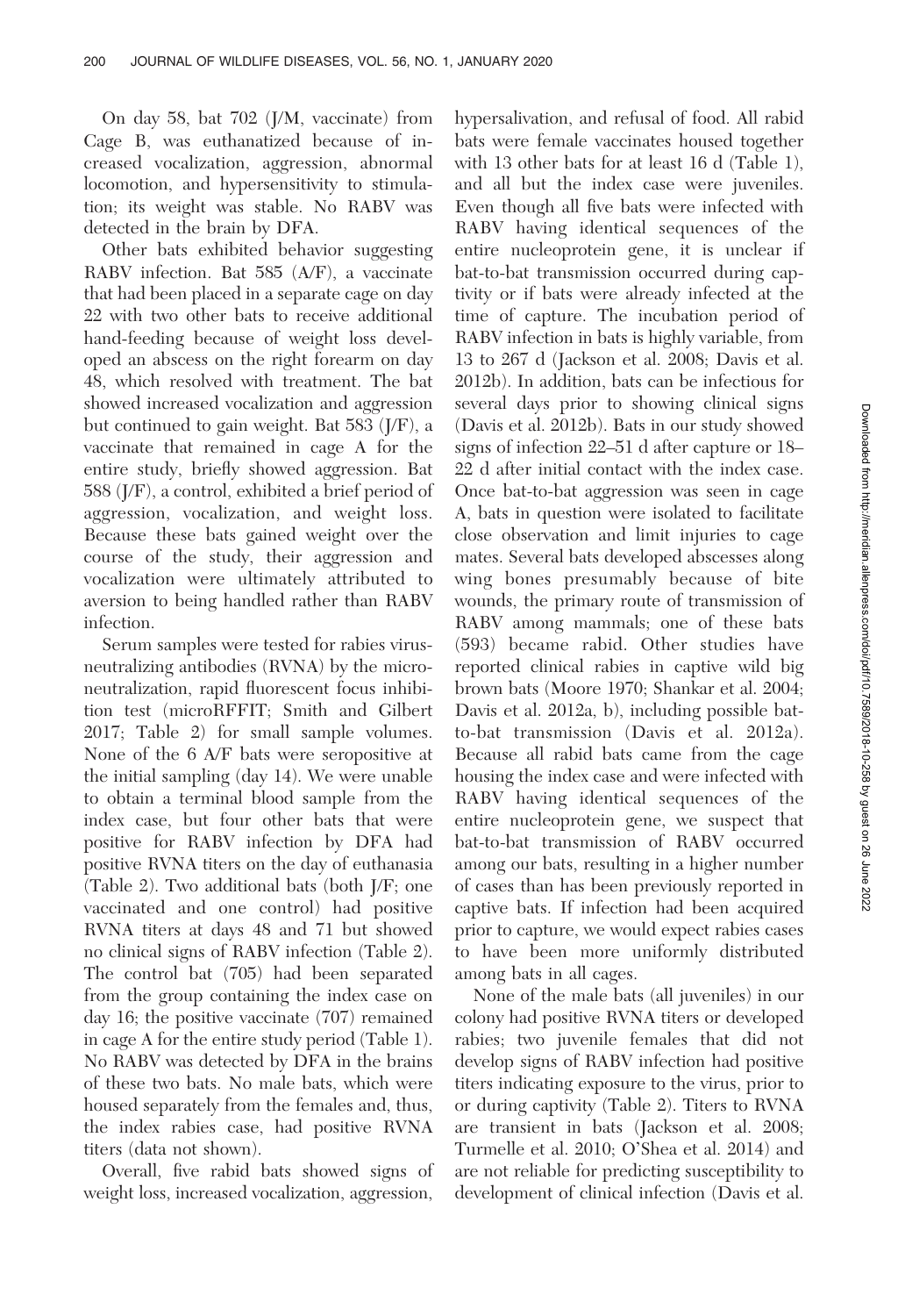2013). Many rabid bats remain seronegative during the incubation and clinical phases of the infection but develop RVNA titers during the terminal phase (Jackson et al. 2008). Four of our rabid bats had RVNA titers (0.3–6.4 IU/ mL) at the time of euthanasia. Bat 710, the index case in our report, was seronegative on day 14 and showed initial signs of rabies infection on day 22, but we were unable to obtain a serum sample at euthanasia on day 33, so we do not know if this bat seroconverted. In another study, a big brown bat that developed clinical rabies during captivity remained seronegative, although it shed virus one week before showing signs (Davis et al. 2012b). Unfortunately, oral swabs for virus isolation were not taken from our bats, so we do not know if any bats were shedding virus.

The first indication of disturbance among our bats occurred 2 d after inoculation with live raccoon poxvirus-vectored vaccine to Pd. It is unclear if clinical rabies was related to vaccination. Although all the rabid bats had been inoculated with the experimental vaccine, they were also housed with the index case, putting them at greater risk of becoming infected. In another experimental study, one bat developed rabies 10 d after inoculation with West Nile virus suggesting that the stress of West Nile virus exposure decreased the bat's ability to fight off RABV infection (Davis et al. 2005, 2012a). The vaccine virus used in our study is highly attenuated, and though it is possible that inoculation with live raccoon poxvirus altered the immune response in our bats allowing RABV infection to become clinical, the period (2 d) between vaccination and obvious signs of aggression among bats in the affected cage was very short. Stress associated with captivity and atypical food may also have impacted susceptibility to rabies development.

While several questions remain unanswered concerning RABV infection in our big brown bats, this outbreak illustrates the risk of viral infection in captive bats. Although our quarantine period was only 2 wk, other studies have used quarantine periods of 1–8 mo for wild caught bats (Davis et al. 2007, 2012a; Turmelle et al. 2010). Because the incubation

period of RABV infection in bats is highly variable, cases can still occur even after long quarantine periods of 6–8 mo (Moore and Raymond 1970; Davis et al. 2012a, b). Shorter quarantine periods may be more practical when it is important to consider the cost and difficulties of maintaining colonies of captive bats for research studies. Researchers using bats need to assume all wild bats could be infected with RABV, be vigilant for signs of rabies, and adapt when cases disrupt planned studies.

We thank the Wisconsin State Hygiene Laboratory, Wisconsin Department of Natural Resources, and National Wildlife Health Center staff. The editorial comments of Eric Hofmeister and two anonymous reviewers were greatly appreciated. The findings and conclusions in this report are those of the authors and do not necessarily represent the official position of the Centers for Disease Control and Prevention. The use of trade, product, or firm names is for descriptive purposes only and does not imply endorsement by the US Government.

## LITERATURE CITED

- Barnard SM, Griffiths MA, Dierenfeld ES. 2011. Diet and feeding. In: Bats in captivity, Vol. 3: Diet and feeding—Environment and housing, Barnard SM, editor. Logos Press, Washington, DC, pp. 45–188.
- Blehert DS, Hicks AC, Behr M, Meteyer CU, Berlowski-Zier BM, Buckles EL, Coleman JT, Darling SR, Gargas A, Niver R, et al. 2009. Bat white-nose syndrome: An emerging fungal pathogen? Science 323:227.
- Brunet-Rossinni AK, Wilkinson GS. 2009. Methods for age estimation and the study of senescence in bats. In: Ecological and behavioral methods for the study of bats, Kunz TH, Parsons S, editors. Johns Hopkins University Press, Baltimore, Maryland, pp. 315–325.
- Centers for Disease Control and Prevention. 2016. Protocol for postmortem diagnosis of rabies in animals by direct fluorescent antibody testing. www. cdc.gov/rabies/pdf/RabiesDFASPv2.pdf. Accessed December 2018.
- Davis A, Bunning M, Gordy P, Panella N, Blitvich B, Bowen R. 2005. Experimental and natural infection of North American bats with West Nile virus. Am Trop Med Hyg 73:467–469.
- Davis A, Gordy P, Rudd R, Jarvis JA, Bowen RA. 2012a. Naturally acquired rabies virus infections in wildcaught bats. Vector Borne Zoonotic Dis 12:55–60.